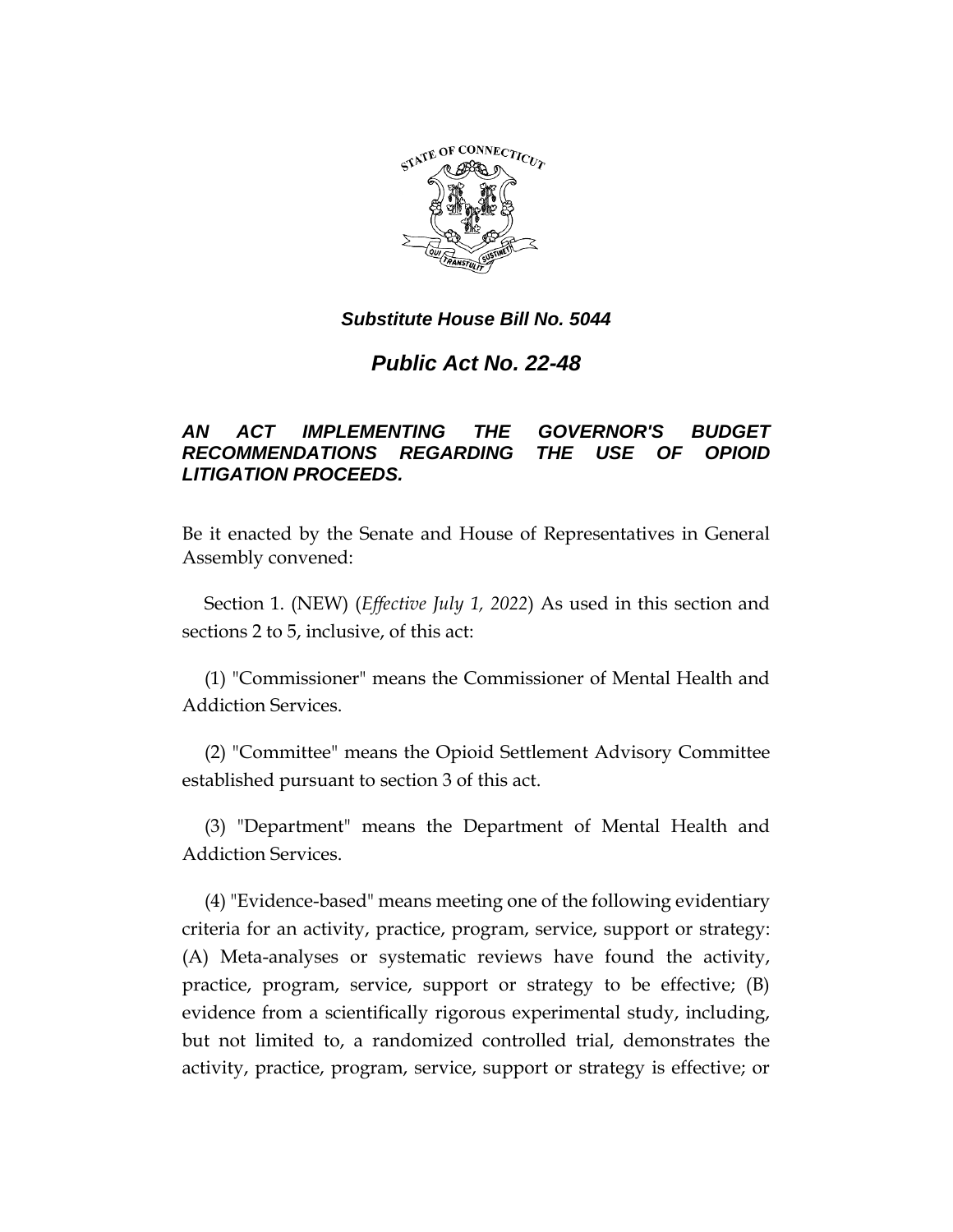(C) multiple observational studies from locations in the United States indicate the activity, practice, program, service, support or strategy is effective. As used in this subdivision, "effective" means helping persons avoid the development and progression of substance use disorders or drug-related harms, reducing the adverse consequences of substance use among persons who use substances, or managing, slowing the progression of, or supporting recovery from a person's substance use disorder or co-occurring mental health disorder.

(5) "Fund" means the Opioid Settlement Fund established pursuant to section 2 of this act.

(6) "Harm reduction" means a reduction of, or attempt to reduce, the adverse consequences of substance use, including, but not limited to, by addressing the substance use and conditions that give rise to such substance use. "Harm reduction" includes, but is not limited to, syringe service programs, naloxone distribution and public awareness campaigns about Good Samaritan laws.

(7) "Infrastructure" means the resources, including, but not limited to, personnel, buildings and equipment, required for an agency of the state, municipality, other government entity or nonprofit organization to provide substance use disorder prevention, treatment, recovery and harm reduction programs, services, supports and resources.

(8) "Prevention" means efforts to avoid the development and progression of substance use disorders and drug-related harms.

(9) "Recovery" means an active process of continual growth that addresses the biological, psychological, social and spiritual disturbances inherent in addiction.

(10) "Substance use disorder" means a pattern of use of alcohol or other substances that meets the applicable diagnostic criteria delineated in the most recent edition of the American Psychiatric Association's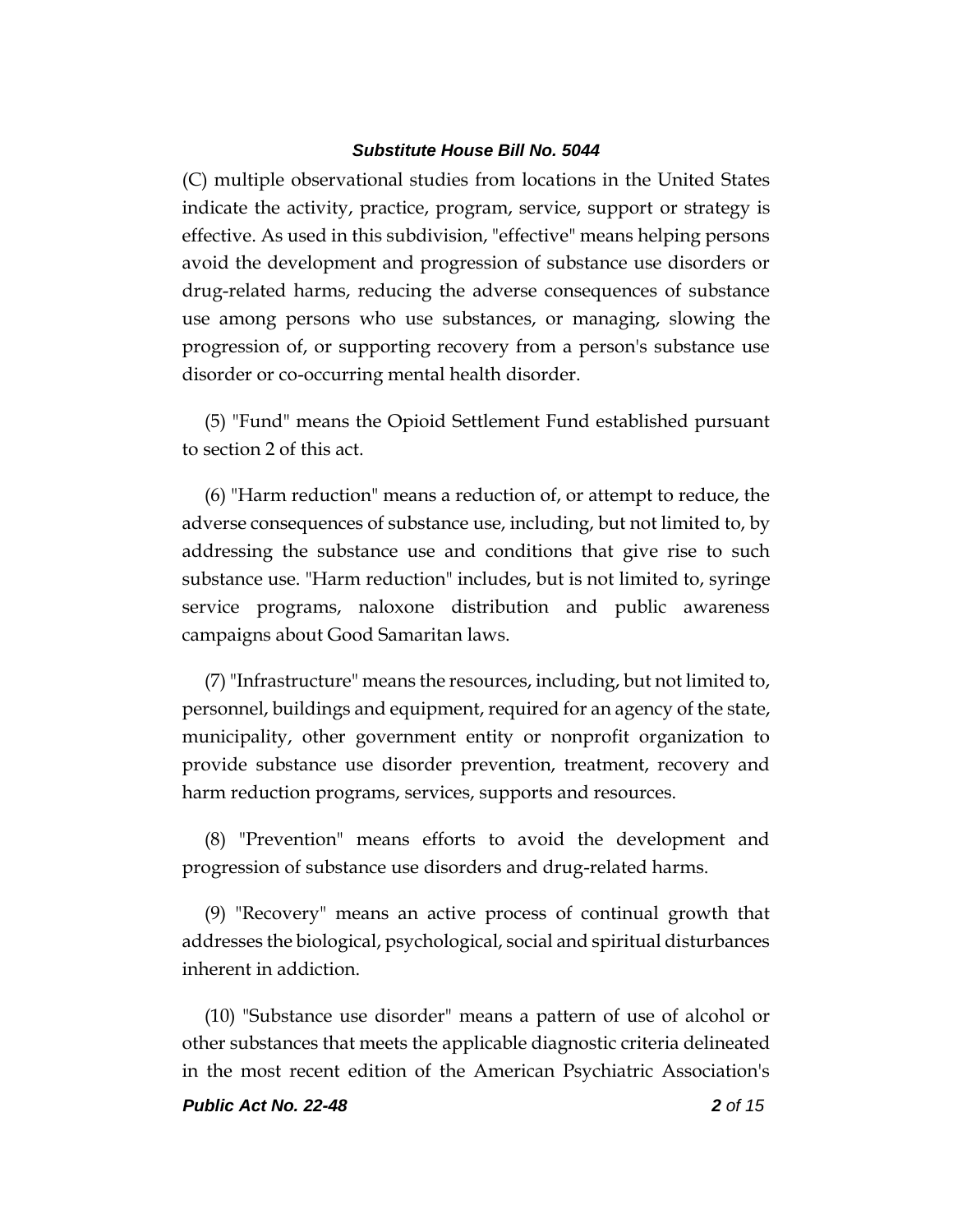Diagnostic and Statistical Manual of Mental Disorders.

(11) "Treatment" means a service to intervene upon, care for, manage, slow progression of or support recovery from a substance use disorder or co-occurring mental health disorder. "Treatment" includes, but is not limited to, an individualized service to address a person's medical needs, including, screening for and diagnosing of substance use disorders and co-occurring mental or physical health disorders and pharmacological and nonpharmacological therapeutic interventions.

Sec. 2. (NEW) (*Effective July 1, 2022*) (a) There is established an Opioid Settlement Fund which shall be a separate nonlapsing fund administered by the committee.

(b) Any moneys intended to address opioid use, related disorders or the impact of the opioid epidemic that are received by the state from any judgment, consent decree or settlement paid by any defendant, which is finalized on or after July 1, 2021, related to the production, distribution, dispensing and other activities related to opioids shall be deposited into the fund. Moneys remaining in the fund at the end of a fiscal year shall not revert to the General Fund.

(c) Notwithstanding any provision of subsection (b) of this section, if the commissioner and the Attorney General certify that the purposes of such judgment, consent decree or settlement are inconsistent with the intent of the provisions of this section and sections 3 to 5, inclusive, of this act, the commissioner and Attorney General (1) shall report in writing to the committee such certification, including any identification by the commissioner and Attorney General of an alternate fund or account and explanation of the reasons for depositing such moneys in such alternate fund or account, and (2) may deposit such moneys into such alternate fund or account. The commissioner and Attorney General shall jointly report, in accordance with the provisions of section 11-4a of the general statutes, to the joint standing committee of the General

*Public Act No. 22-48 3 of 15*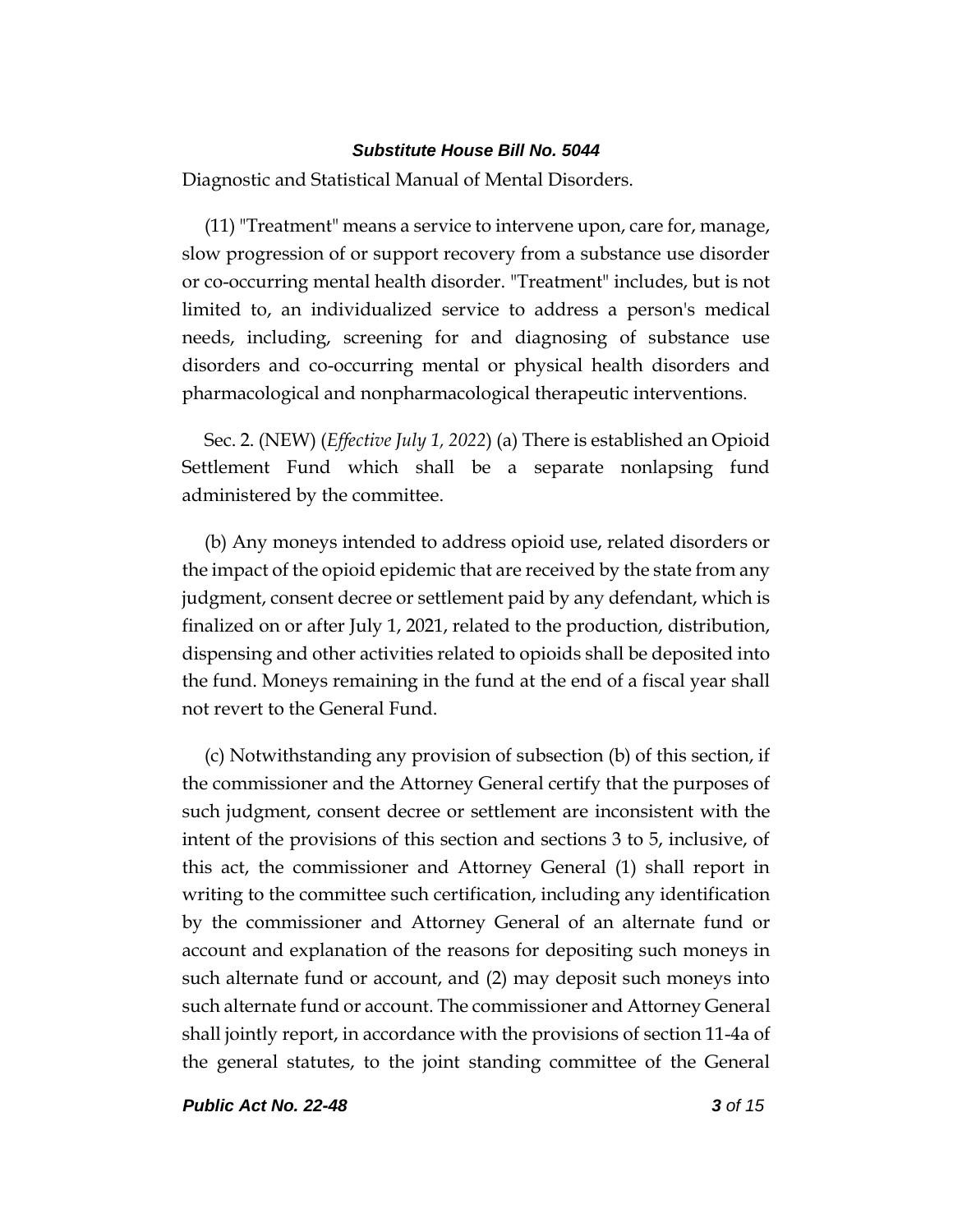Assembly having cognizance of matters relating to public health regarding the intended use of such moneys in such alternate fund or account prior to allocating such moneys for other purposes.

(d) Beginning on December 31, 2022, and annually thereafter, the State Treasurer shall report the following to the committee:

(1) An inventory of fund investments as of the most recent fiscal year; and

(2) The net income earned by the fund in the most recent fiscal year.

(e) Moneys in the fund shall be spent only for the following substance use disorder abatement purposes, in accordance with the controlling judgment, consent decree or settlement, as confirmed by the Attorney General's review of such judgment, consent decree or settlement and upon the approval of the committee and the Secretary of the Office of Policy and Management:

(1) State-wide, regional or community substance use disorder needs assessments to identify structural gaps and needs to inform expenditures from the fund;

(2) Infrastructure required for evidence-based substance use disorder prevention, treatment, recovery or harm reduction programs, services and supports;

(3) Programs, services, supports and resources for evidence-based substance use disorder prevention, treatment, recovery or harm reduction;

(4) Evidence-informed substance use disorder prevention, treatment, recovery or harm reduction pilot programs or demonstration studies that are not evidence-based, but are approved by the committee as an appropriate use of moneys for a limited period of time as specified by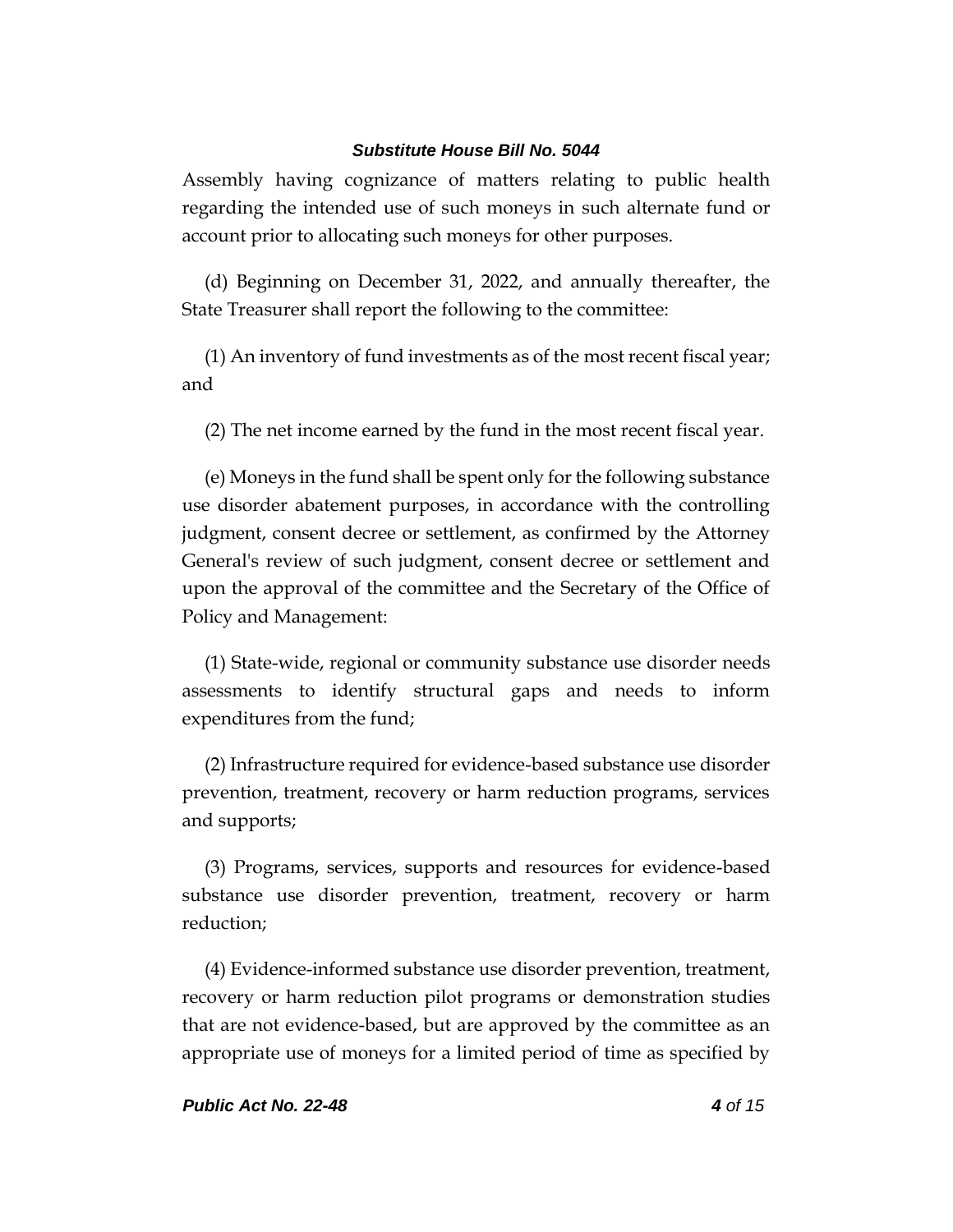the committee, provided the committee shall assess whether the evidence supports funding such programs or studies or whether it provides a basis for funding such programs or studies with an expectation of creating an evidence base for such programs and studies;

(5) Evaluation of effectiveness and outcomes reporting for substance use disorder abatement infrastructure, programs, services, supports and resources for which moneys from the fund have been disbursed, including, but not limited to, impact on access to harm reduction services or treatment for substance use disorders or reduction in drugrelated mortality;

(6) One or more publicly available data interfaces managed by the commissioner to aggregate, track and report data on (A) substance use disorders, overdoses and drug-related harms, (B) spending recommendations, plans and reports, and (C) outcomes of programs, services, supports and resources for which moneys from the fund were disbursed;

(7) Research on opioid abatement, including, but not limited to, development of evidence-based treatment, barriers to treatment, nonopioid treatment of chronic pain and harm reduction, supply-side enforcement;

(8) Documented expenses incurred in administering and staffing the fund and the committee, and expenses, including, but not limited to, legal fees, incurred by the state or any municipality in securing settlement proceeds, deposited in the fund as permitted by the controlling judgment, consent decree or settlement;

(9) Documented expenses associated with managing, investing and disbursing moneys in the fund; and

(10) Documented expenses, including legal fees, incurred by the state or any municipality in securing settlement proceeds deposited in the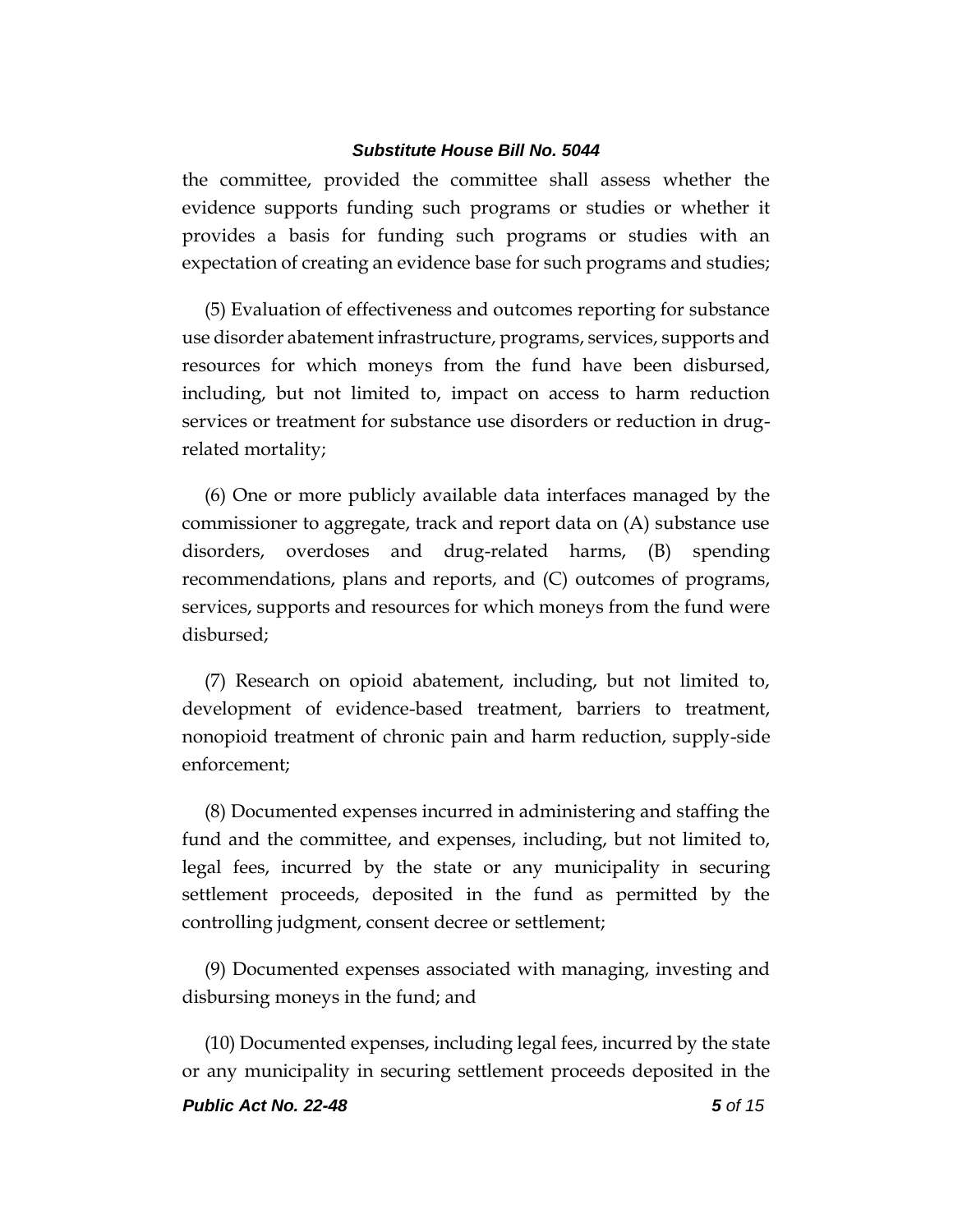fund to the extent such expenses are not otherwise reimbursed pursuant to a fee agreement provided for by the controlling judgment, consent decree or settlement.

(f) (1) For purposes of this section, the fund balance shall be determined by the State Treasurer as of July first, annually.

(2) Except as permitted by subdivision (8) of subsection (e) of this section, or unless otherwise required by court order to refund to the federal government a portion of the proceeds, moneys in the fund shall be used for prospective purposes and shall not be used to reimburse expenditures incurred prior to July 1, 2022.

(3) Proceeds derived from any state settlement of claims against a defendant shall be allocated and disbursed only to those municipalities that execute an agreement to participate in such settlement and adhere to the terms of such agreement, provided the allocation or disbursement of such settlement proceeds for the benefit of persons within municipalities that do not execute an agreement to participate in such settlement or do not adhere to the terms of such agreement shall not be precluded or limited.

(4) Governmental and nonprofit nongovernmental entities shall be eligible to receive moneys from the fund for programs, services, supports and resources for prevention, treatment, recovery and harm reduction.

(5) Subject to the provisions of subdivision (6) of this subsection, fund disbursements shall be made by the commissioner upon approval of the committee. The commissioner shall not make or refuse to make any disbursement allowable under this subsection without the approval of the committee. The commissioner shall adhere to the committee's decisions regarding disbursement of moneys from the fund, provided such disbursement is a permissible expenditure under this section. The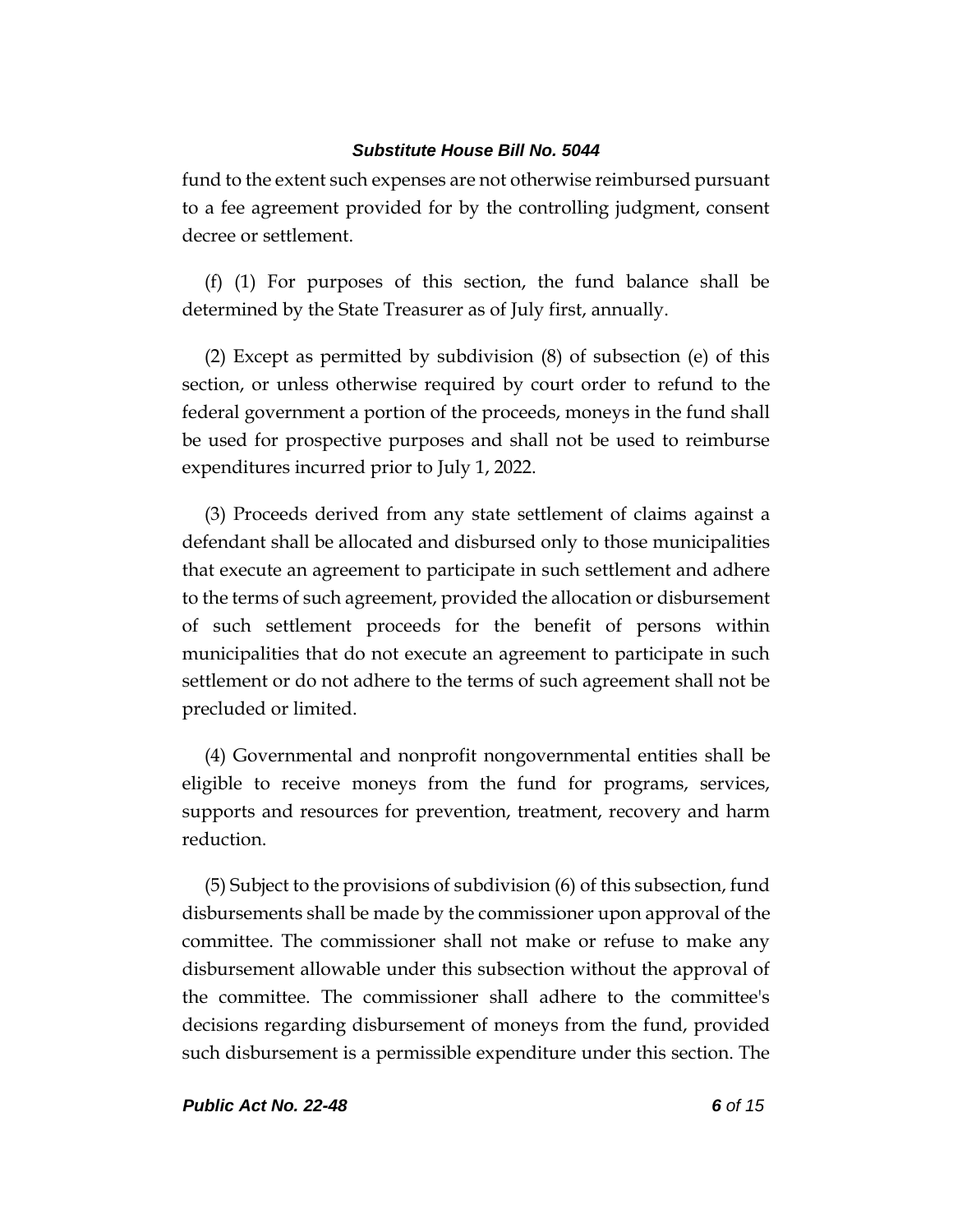commissioner's role in the distribution of moneys after the distribution has been approved by the committee and after the review and approval required under subsection (e) of this section shall be ministerial and shall not be discretionary.

(6) Moneys expended from the fund for the purposes set forth in subsection (d) of this section shall be supplemental to, and shall not supplant or take the place of, any other funds, including, but not limited to, insurance benefits or local, state or federal funding, that would otherwise have been expended for such purposes. The commissioner shall not disburse moneys from the fund during any fiscal year unless the Secretary of the Office of Policy and Management transmits to the committee a letter verifying that funds appropriated and allocated in such fiscal year's budget for substance use disorder abatement infrastructure, programs, services, supports and resources for prevention, treatment, recovery and harm reduction are in an amount not less than the sum of the funds for such purposes appropriated and allocated in the previous fiscal year's budget. As used in this subdivision, "supplemental" means additional funding, consistent with the provisions of this section, for substance use disorder abatement infrastructure or a substance use disorder abatement program, service, support or resource to ensure that funding in the current fiscal year exceeds the sum of federal, state, and local funds allocated in the previous fiscal year for such substance use disorder abatement infrastructure, program, service, support or resource.

Sec. 3. (NEW) (*Effective July 1, 2022*) (a) There is established an Opioid Settlement Advisory Committee to ensure (1) that proceeds received by the state pursuant to section 2 of this act are allocated and spent on substance use disorder abatement infrastructure, programs, services, supports and resources for prevention, treatment, recovery and harm reduction, and (2) robust public involvement, accountability and transparency in allocating and accounting for the moneys in the fund.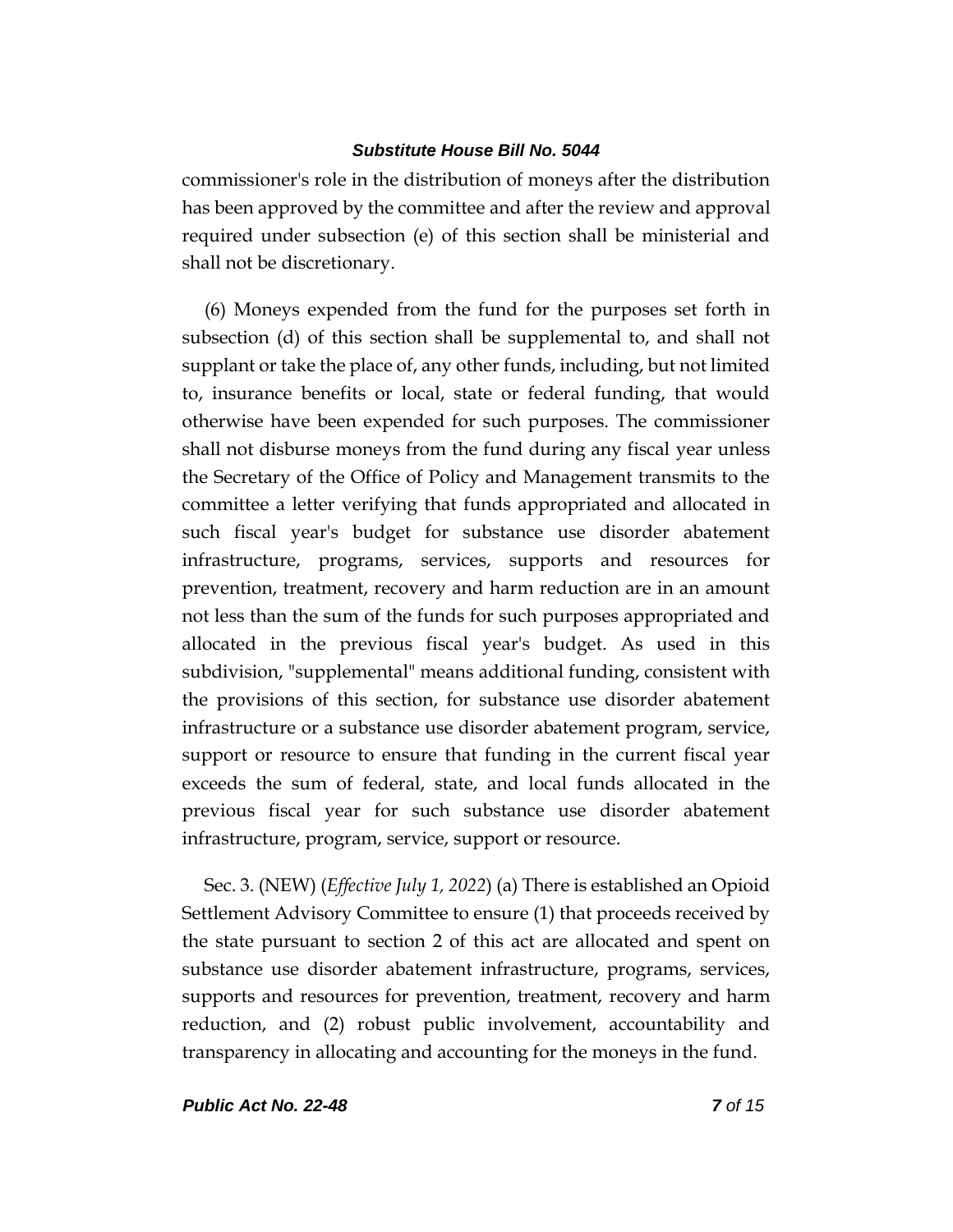(b) The committee shall consist of the following members:

(1) The Secretary of the Office of Policy and Management, or the secretary's designee;

(2) The Attorney General, or the Attorney General's designee;

(3) The Commissioners of Children and Families, Mental Health and Addiction Services and Public Health, or said commissioners' designees, who shall serve as ex-officio members;

(4) The president pro tempore of the Senate, the speaker of the House of Representatives, the majority leaders of the Senate and House of Representatives, the minority leaders of the Senate and House of Representatives, the Senate and House chairpersons of the joint standing committee of the General Assembly having cognizance of matters relating to appropriations and the budgets of state agencies, or their designees, provided such persons have experience living with a substance or disorder or are the family member of a person who has experience living with a substance use disorder;

(5) Seventeen individuals representing municipalities, who shall be appointed by the Governor;

(6) The executive director of the Commission on Racial Equity in Public Health, or a representative of the commission designated by the executive director; and

(7) Six individuals appointed by the commissioner as follows: (A) A provider of community-based substance use treatment services for adults, who shall be a nonvoting member; (B) a provider of communitybased substance use treatment services for adolescents, who shall be a nonvoting member; (C) an addiction medicine licensed health care professional with prescribing ability, who shall be a nonvoting member; and (D) three individuals with experience living with a substance use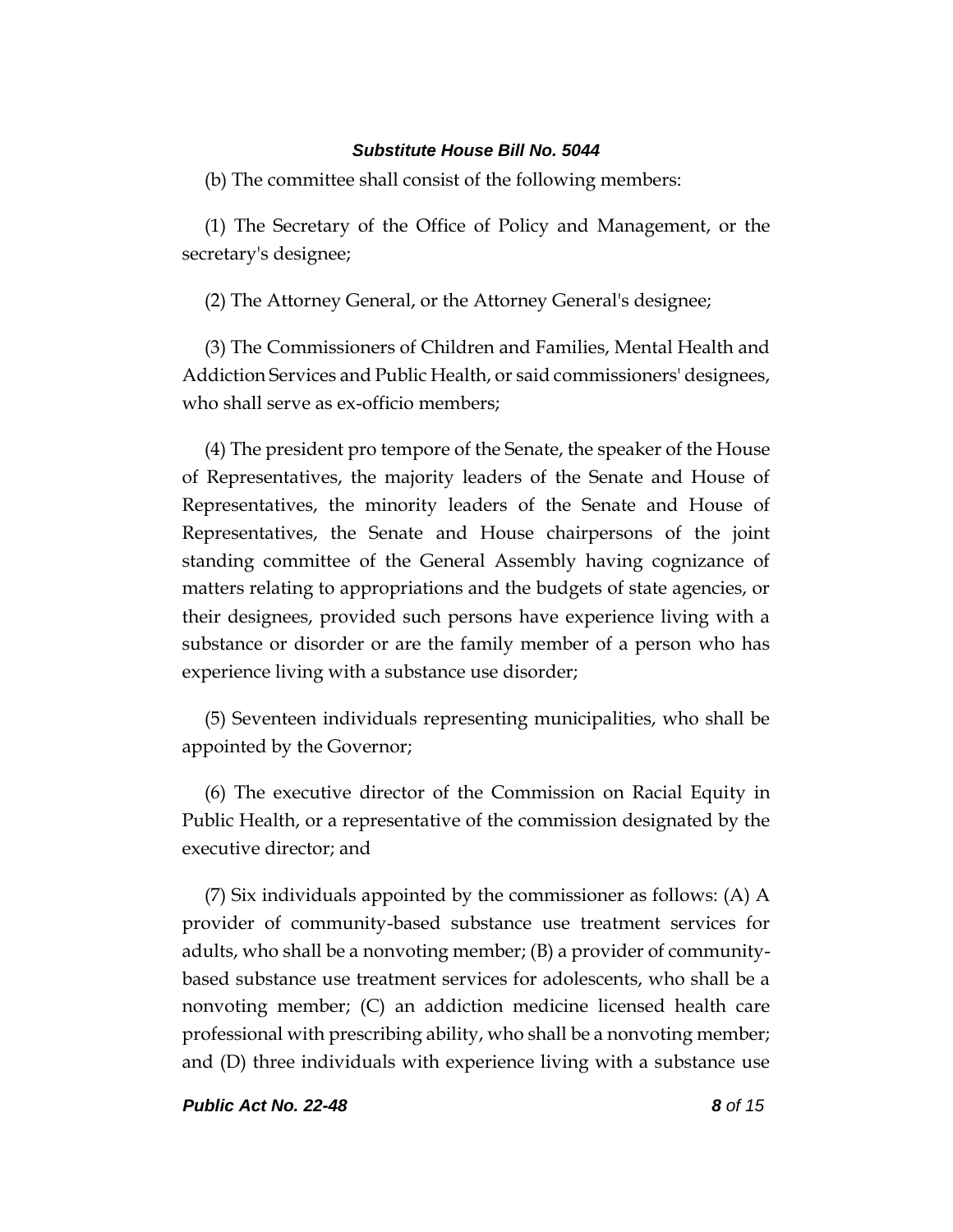disorder or family members of an individual with experience living with a substance use disorder.

(c) The commissioner shall be co-chairperson of the committee. The speaker of the House of Representatives and the president pro tempore of the Senate shall appoint a co-chairperson from among the individuals representing municipalities appointed pursuant to subdivision (5) of subsection (b) of this section. The co-chairpersons of the committee shall be nonvoting members.

(d) Notwithstanding any other provision of the general statutes, it shall not be a conflict of interest for a trustee, director, officer or employee of an organization, or for any person having a financial interest in such organization, to serve as a member of the committee, provided such trustee, director, officer, employee or person shall disclose such position or interest to all other members of the committee and abstain from deliberation, action and vote by the committee under this section that specifically concerns the organization of which such member is a trustee, director, officer or employee, or in which such member has a financial interest.

(e) All initial appointments to the committee shall be made not later than October 1, 2022. Each member of the committee, other than the exofficio members, shall serve for a term of two years, shall serve no more than two consecutive terms and may serve until a successor is appointed, except that in the event of any vacancy, the appointing authority shall fill such vacancy for the unexpired portion of such term. Any member of the committee may be removed by the appointing authority for misfeasance, malfeasance or wilful neglect of duty.

(f) The committee shall have the following duties and powers:

(1) Recommend and approve policies and procedures for administration of the committee and criteria for the application,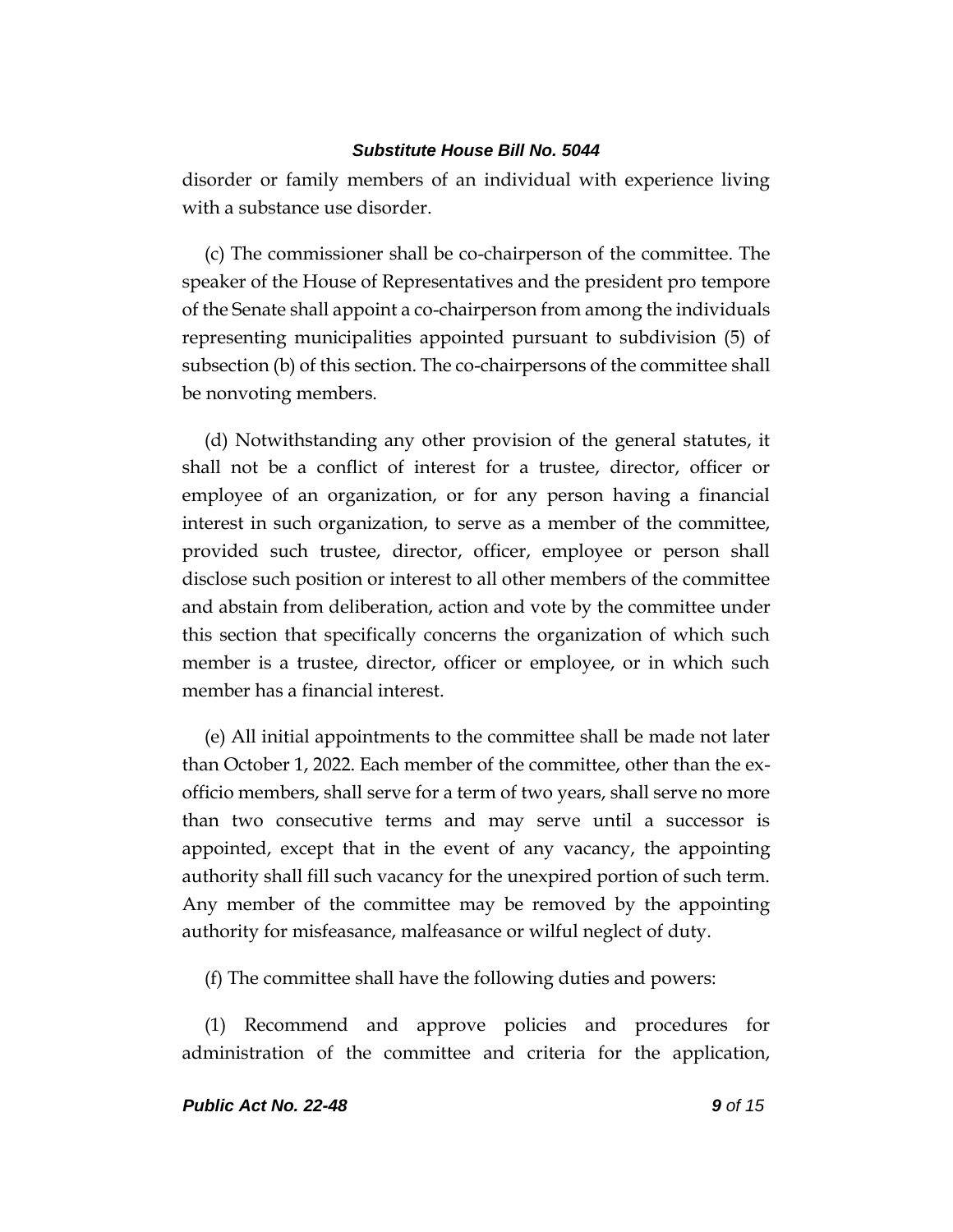awarding and disbursement of moneys from the fund, to be used for the purposes set forth in section 2 of this act;

(2) Recommend and approve goals, objectives, rationales for such goals and objectives, sustainability plans and performance indicators relating to: (A) Substance use disorder prevention, treatment, recovery and harm reduction efforts, including, but not limited to, methods of engaging persons who utilize harm reduction services in treatment and recovery; (B) reducing disparities in access to prevention, treatment, recovery and harm reduction programs, services, supports and resources; and (C) improving health outcomes in traditionally underserved populations, including, but not limited to, persons who live in rural or tribal communities, are members of racial or ethnic minorities or were formerly incarcerated; and

(3) Approve the allocation of moneys from the fund.

(g) Notwithstanding the provisions of section 2-5 of the general statutes, the department shall:

(1) Employ a full-time manager of the committee and provide public health research and policy expertise, support staff, facilities, technical assistance and other resources to (A) assist the manager of the committee in planning and supporting the functions of the committee, including ensuring that proceeds received by this state pursuant to section 2 of this act are allocated and spent on substance use disorder abatement infrastructure, programs, services, supports, and resources for prevention, treatment, recovery and harm reduction, and (B) ensure robust public involvement, accountability and transparency in allocating and accounting for the moneys in the fund;

(2) Utilize, where feasible, appropriations from the General Fund and existing infrastructure, programs, services, supports or other resources to address substance use disorders, overdoses and drug-related harms;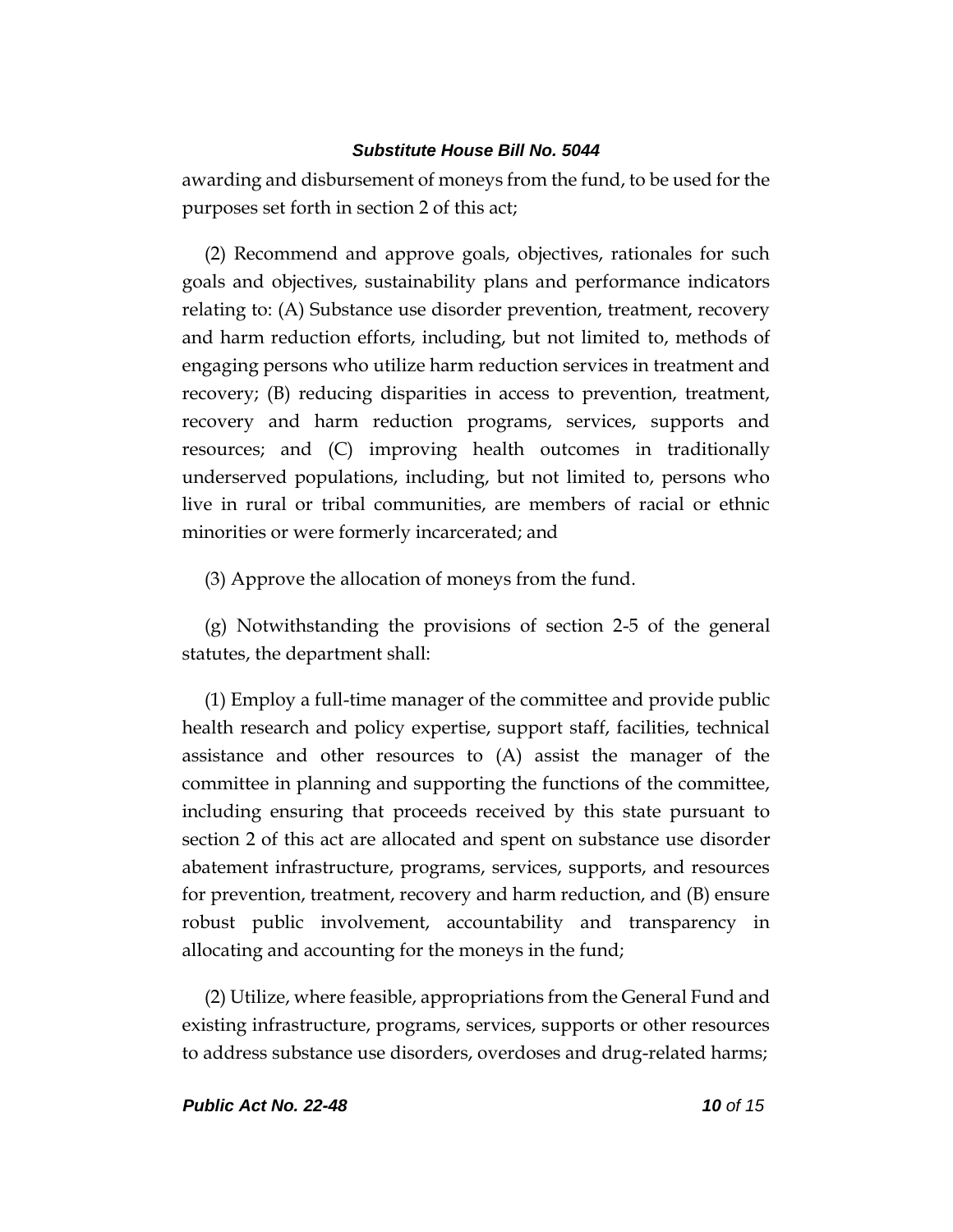(3) Prepare for review and approval by the committee of the department's goals, objectives, rationales for such goals and objectives, sustainability plans and performance indicators relating to (A) substance use disorder prevention, treatment, recovery and harm reduction efforts, including, but not limited to, methods of engaging persons who utilize harm reduction services in treatment and recovery, and (B) reducing disparities in access to prevention, treatment, recovery and harm reduction programs, services, supports and resources;

(4) Evaluate applications and make recommendations to the committee for the awarding of contracts and disbursements of moneys from the fund exclusively for permissible expenditures set forth in section 2 of this act;

(5) Upon receipt of final approval by the committee, disburse moneys from the fund exclusively for permissible expenditures set forth in section 2 of this act;

(6) Approve suspensions of allocations of moneys from the fund to recipients found by the committee or commissioner to (A) be substantially out of compliance with applicable contracts, policies, procedures, rules, regulations or state or federal law, or (B) have used such awards for a purpose other than an approved purpose, provided the committee may resume approval of such allocations once the committee has determined the recipient has adequately remedied the cause of such suspension;

(7) Maintain oversight over the expenditure of moneys from the fund to ensure moneys are used exclusively for the purposes set forth in section 2 of this act, including, but not limited to, implementing procedures for evaluating the effectiveness of the infrastructure, programs, services, supports or resources that are funded pursuant to said section; and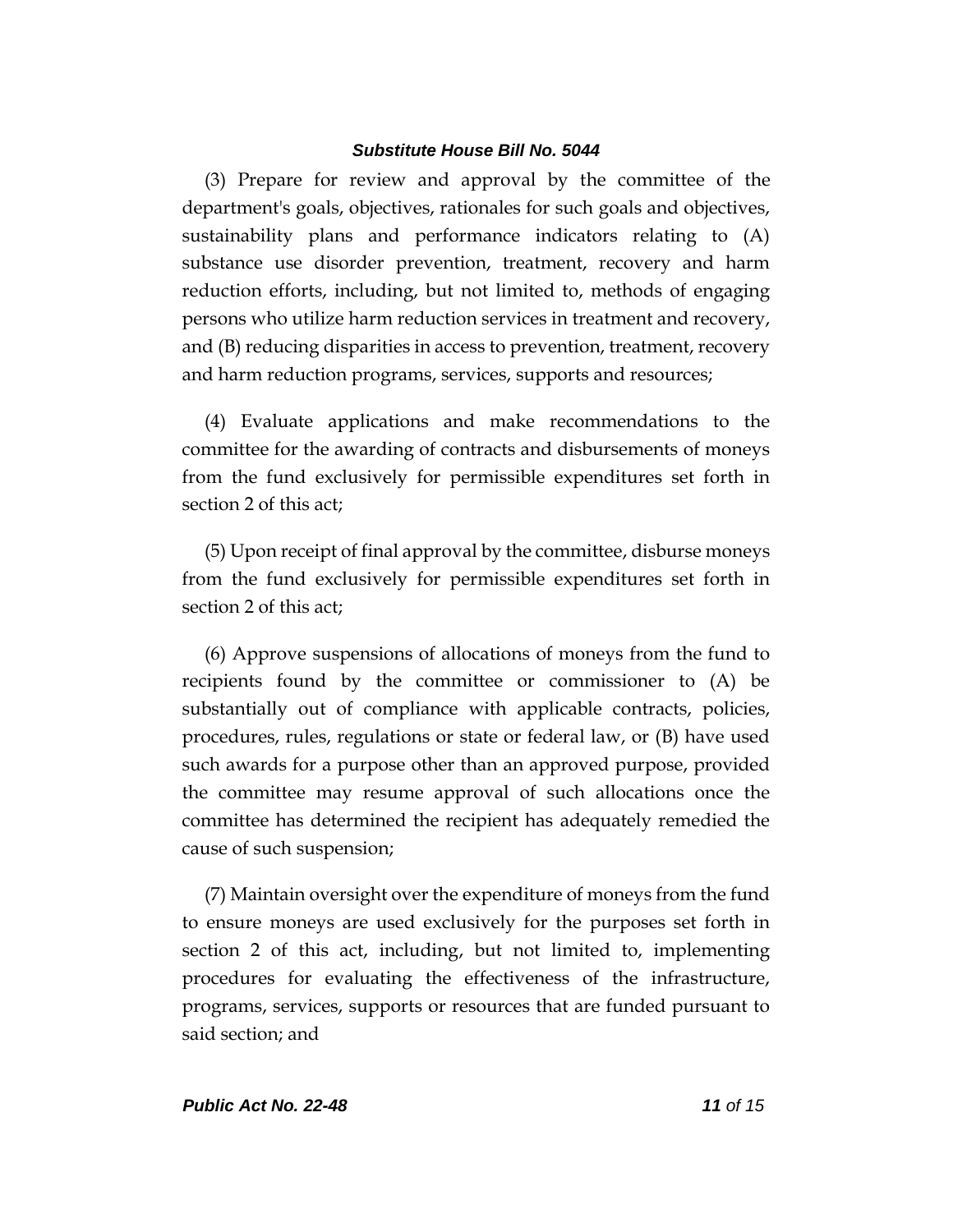(8) Implement and publish on the department's Internet web site policies and procedures for administration of the committee and for the application, awarding and disbursement of moneys from the fund, to be used for the purposes set forth in section 2 of this act.

(h) On or before October 1, 2023, and annually thereafter, recipients of moneys from the fund shall file with the committee an annual report for the prior fiscal year detailing the effectiveness of infrastructure, programs, services, supports or resources that were funded, including, but not limited to, the following:

(1) A description of how the recipient used the moneys for their intended purposes;

(2) The number of individuals served, delineated by race, age, gender and any other relevant demographic factor, which shall be reported in a deidentified manner;

(3) A specific analysis of whether the infrastructure, program, service, support or resources reduced mortality or improved prevention, treatment, harm reduction or recovery outcomes; and

(4) If a plan to ensure the sustainability of the infrastructure, program, service, support or resources funded exists, a summary of such plan.

(i) The committee shall hold quarterly public meetings. A meeting may be called by the chairperson or by a majority of the committee's members. Members may attend meetings in person, remotely by audiovisual means or, upon approval by the chairperson, by audio-only means. For each meeting of the committee, a majority of the voting members shall constitute a quorum for the transaction of business. If there is a quorum, then all actions of the committee shall be taken by an affirmative vote of a majority of the members present at the meeting. Each voting member shall have one vote. The committee shall terminate when all moneys received pursuant to section 2 of this act have been

*Public Act No. 22-48 12 of 15*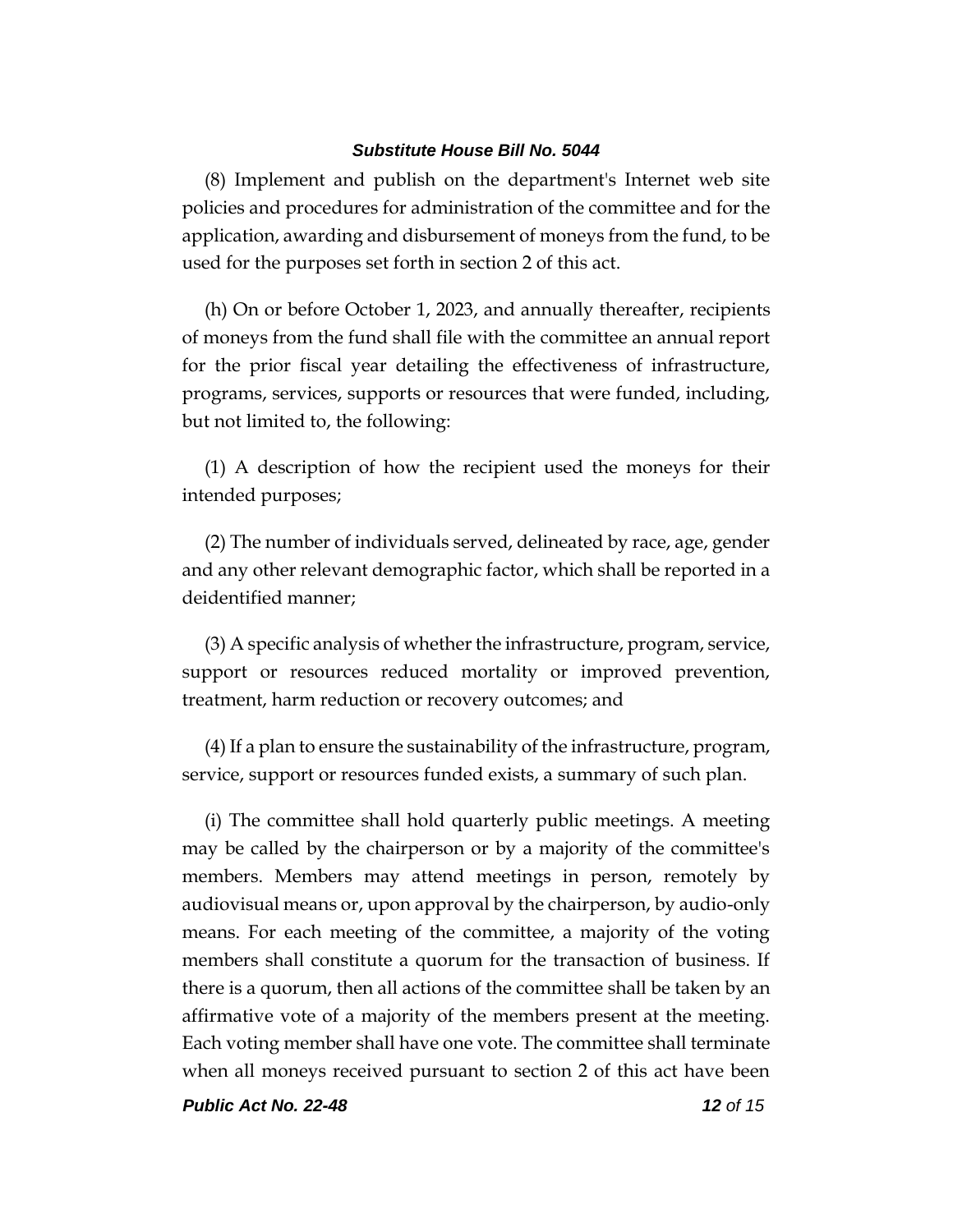received and disbursed unless the Attorney General certifies that additional moneys are anticipated.

(j) The department shall create and maintain an Internet web site where the committee shall publish (1) meeting minutes, including, but not limited to, records of all votes to approve expenditures of moneys from the fund, (2) recipient agreements and reports required under subsection (h) of this section, (3) policies and procedures approved by the committee, and (4) the committee's annual reports.

Sec. 4. (NEW) (*Effective July 1, 2022*) The department shall disburse moneys from the fund in a manner consistent with the limitations on uses of litigation proceeds set forth in any controlling court order. If a controlling court order permits expenditures other than or in excess of expenditures authorized under section 2 of this act, the department shall adhere to the limitations on use of moneys set forth in section 2 of this act. If the provisions of section 2 of this act permit expenditures other than or in excess of those authorized in a controlling court order, the department shall adhere to the limitations on use of moneys set forth in the court order.

Sec. 5. (NEW) (*Effective July 1, 2022*) (a) Not later than January 15, 2023, and annually thereafter, the committee shall report, in accordance with the provisions of section 11-4a of the general statutes, to the joint standing committees of the General Assembly having cognizance of matters relating to public health and appropriations and the budgets of state agencies, on the activities carried out by the committee pursuant to sections 2 to 4, inclusive, of this act, including, but not limited to, the following:

(1) The opening and closing balance of the fund for the most recent fiscal year;

(2) An accounting of all credits to, and expenditures from, the fund;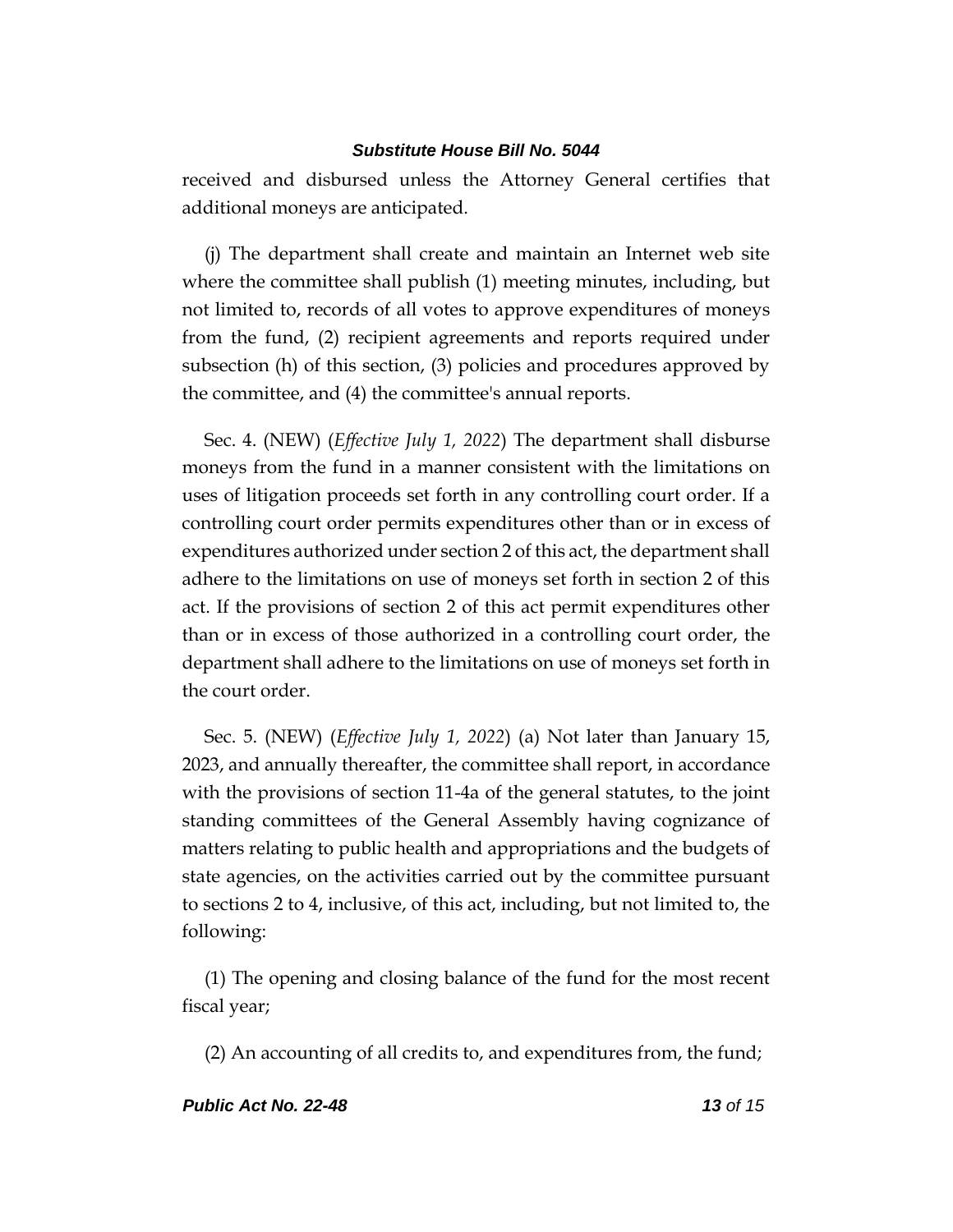(3) An inventory of fund investments as of the most recent fiscal year and the net income the fund earned for the most recent fiscal year as determined by the State Treasurer pursuant to section 2 of this act;

(4) The name and a description of each recipient of moneys from the fund, and the amount awarded to such recipient;

(5) A description of each award's intended use, including, but not limited to, the (A) specific program, service or resource funded, (B) population served, and (C) measures that the recipient will use to assess the impact of the award;

(6) The primary criteria used to determine each recipient and its respective award amount;

(7) A summary of information included in the recipient report required under subsection (h) of section 3 of this act;

(8) All applications for an award of moneys from the fund received during the most recent fiscal year;

(9) A description of any finding or concern as to whether all moneys disbursed from the fund, other than expenses authorized under section 2 of this act, supplemented, and did not supplant or replace, any existing or future local, state or federal government funding;

(10) The performance indicators and progress toward achieving the goals and objectives developed pursuant to section 3 of this act, including, but not limited to, metrics on improving outcomes and reducing mortality and other harms related to substance use disorders;

(11) The dollar amount and the percentage of the fund balance incurred for expenses of administering and staffing the fund and the committee during the most recent fiscal year;

*Public Act No. 22-48 14 of 15* (12) The dollar amount and the percentage of the fund balance